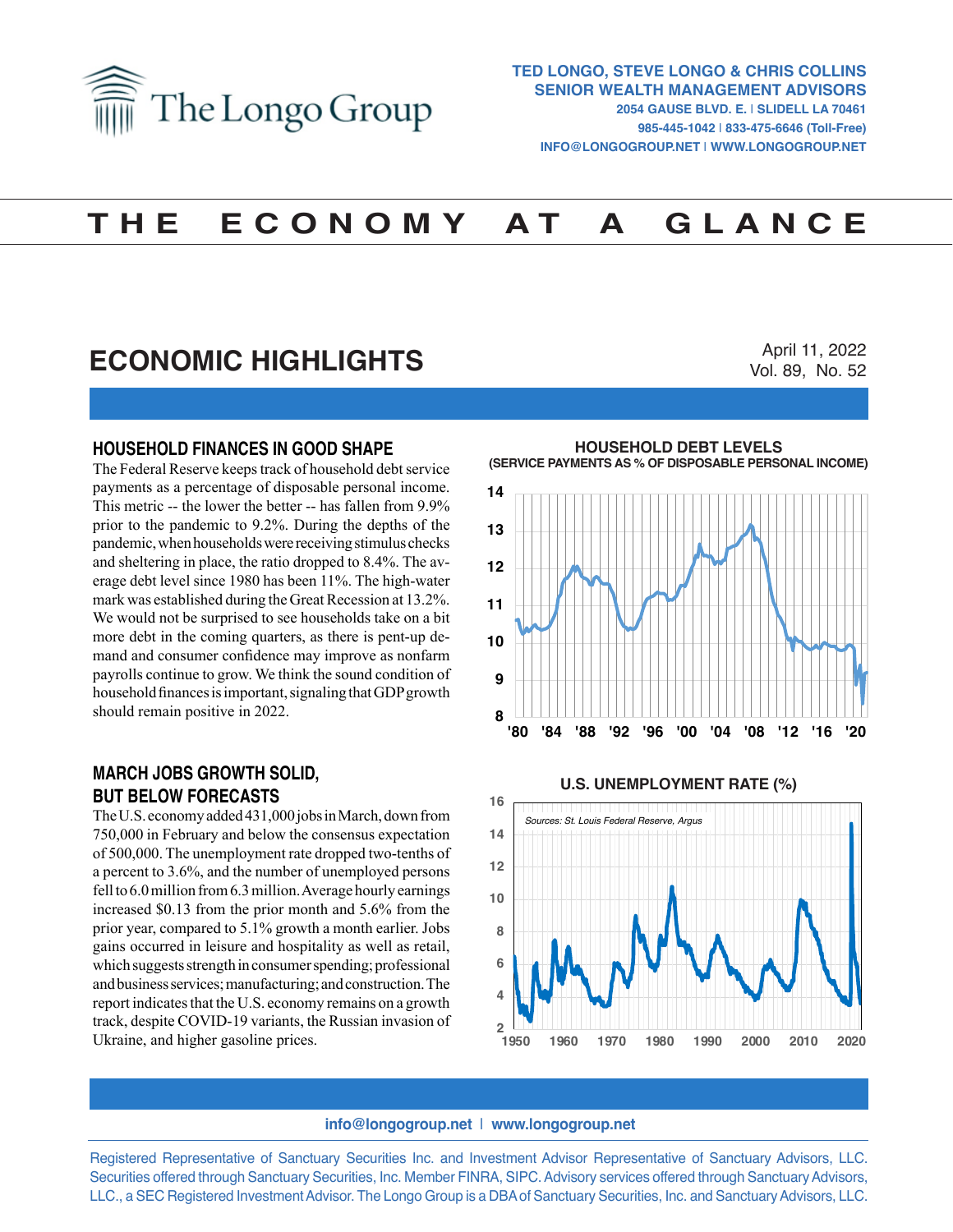### **WE LOOK FOR 1.8% GROWTH IN 1Q GDP**

Recent data indicates that GDP is still expanding (despite the pandemic), but not consistently across the economy. We don't anticipate a recession in the near term, despite the Russian invasion of Ukraine. The primary driver of GDP over the next few quarters is likely to be the pandemic. Trends have been positive, as the impact of Omicron has peaked. Domestic employment is in better shape than a year ago, although consumer confidence trends are mixed. Auto sales have recovered from their pandemic lows. Businesses are expanding. The U.S. housing market has been a positive contributor to the economic recovery, and while high prices have cooled the market a bit, many metrics remain positive. Geopolitical tensions in Europe and a rising dollar likely will slow export growth. Meanwhile, the Fed is taking steps to slow inflation (and cool the economy). Rolling all the data up, our model now calls for a 1.8% GDP increase in 1Q22. On an annual basis, our forecast for overall GDP growth is now 2.8% in 2022, down from our prior forecast of 3.1%. Our estimates are a bit lower than those of other forecasters.

### **FED TO MOVE FAST**

Based on the latest economic data, Federal Reserve minutes, and speeches from Fed governors, we now think the central bank will move more aggressively to raise interest rates in order to bring inflation under control. We think the Fed will hike the federal funds rate 50 basis points at its May meeting, and then another 50 basis points in June. In 3Q22, we expect two more 50-basis-point hikes (in July and September). In 4Q22, when the midterm elections occur, we expect the Fed to push through two 25-basis-point increases (in November and December). At that point, the fed funds rate could be 2.50%-2.75%, in line with the Fed's estimate for year-end inflation. What will these hikes do to the economy? Right now, the economy is in a solid growth mode and can handle higher rates for at least a few quarters. What will happen to the yield curve? Currently, the curve is inverted, as investors expect the Fed to go too far and push the economy into recession. If the central bank can avoid a two-quarter downturn -- and it did for more than 10 years last decade -- the yield curve should again slope upward. What will the hikes do to the stock market? They will take away prospects for appreciation through multiple expansion. Earnings will drive returns going forward.



### **GDP ESTIMATES GDP ESTIMATES**

# **YIELD CURVE & OUTLOOK YIELD CURVE & OUTLOOK**

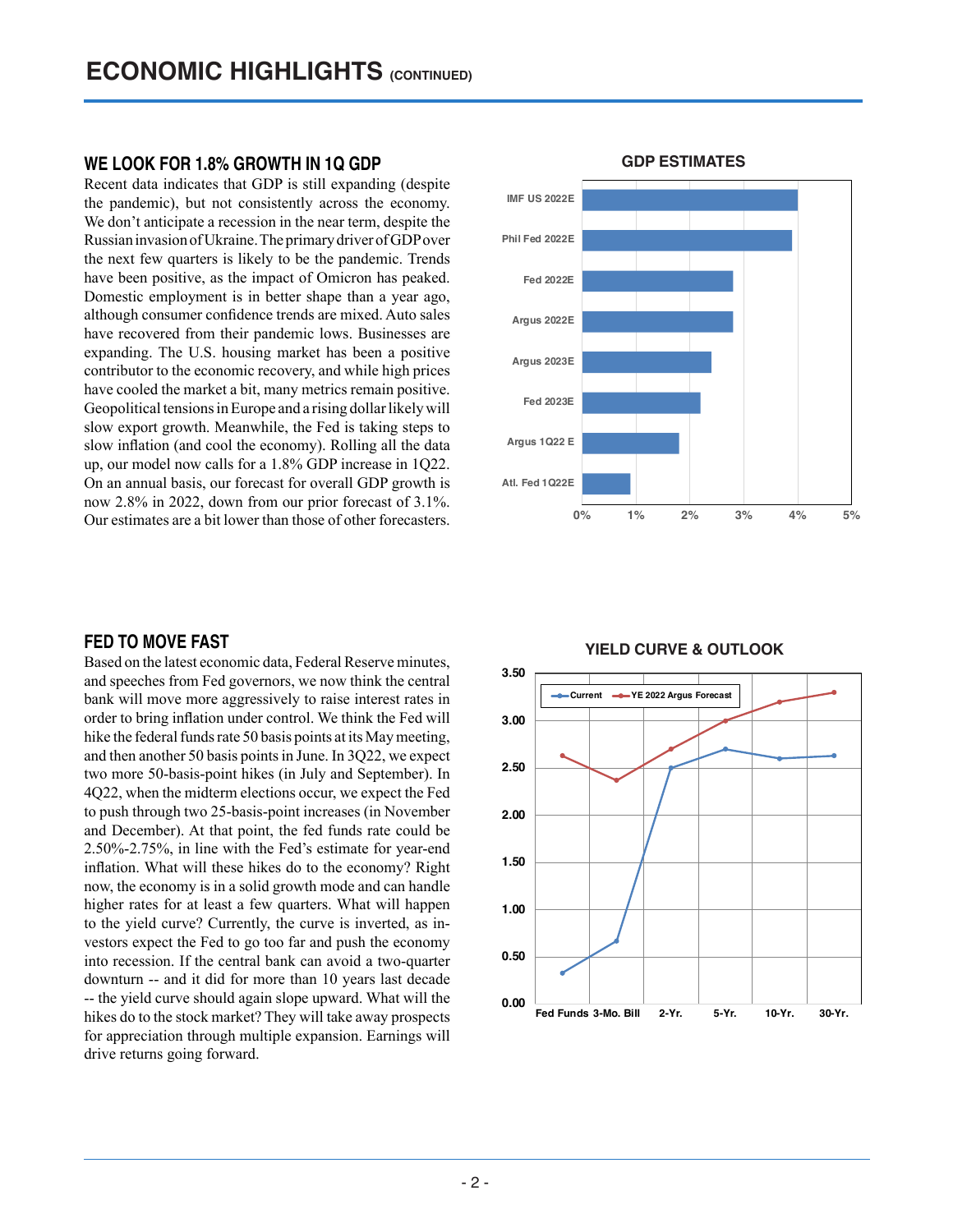### **APRIL HAS BEEN A GOOD MONTH FOR STOCKS**

Historically, April is the best month of the year for stocks. The average gain for the S&P 500 in April since 1980 is 1.95%. We note that market returns in April have exceeded 5% on eight occasions since 1980, including a 9.4% gain in 2009 as the market was beginning to recover from the financial crisis, a 12.7% surge in 2020 as the market started to recover from the onset of COVID-19, and a 5.1% gain in 2021 as COVID-19 vaccines were rolled out. There have been clunkers, including 2002 (-6.1%), 2000 (-3.1%), and 1981 (-2.3%). April is a busy month on Wall Street, as companies report first-quarter results. This year, results are expected to be solid, with low-double-digit gains for the S&P 500, based on positive economic growth and the ongoing focus of management teams on margin improvement. Interest rates will be in focus as well, as investors digest the latest readings related to inflation. We look for bond yields to drift higher -- but not so high that they derail the market recovery that began in March 2020.

### **ARGUS'S FAVORED CLASSES, SEGMENTS**

Stocks rallied in March but are lower for the year, as rising interest rates compress valuations and the Russian invasion of Ukraine further stokes inflation fears. Bond prices have fallen on inflation concerns, and yields have risen since the end of 2021. Our Stock-Bond Barometer slightly favors bonds over stocks for long-term portfolios. In other words, these asset classes should be near their target weights in diversified portfolios, with a modest tilt toward fixed income. We are balanced on large- and small-caps. We favor large-caps for growth exposure and financial strength, while small-caps are selling at historical discounts relative to large-caps and offer value. Our recommended exposure to small- and mid-caps is now 15%-17% of equity allocation, in line with the benchmark weighting. U.S. stocks have outperformed global stocks over the trailing one- and five-year periods. We expect this long-term trend to continue given volatile and difficult-to-predict global economic, geopolitical, and currency conditions. But international stocks offer favorable near-term valuations, and we target 5%-10% of equity exposure to the group. Value stocks have taken the lead in 2022 due to the negative impact of rising interest rates on Growth stock valuations. Over the longer term, we anticipate that Growth will continue to top returns from Value given favorable secular and demographic trends.

**AVERAGE MONTHLY STOCK-MARKET APPRECIATION Average Monthly Stock-Market Appreciation**



### **MARKET SEGMENT RETURNS 2022 (% THROUGH 3/31/22) MARKET SEGMENT RETURNS 2022 (% through 3/31/22)**